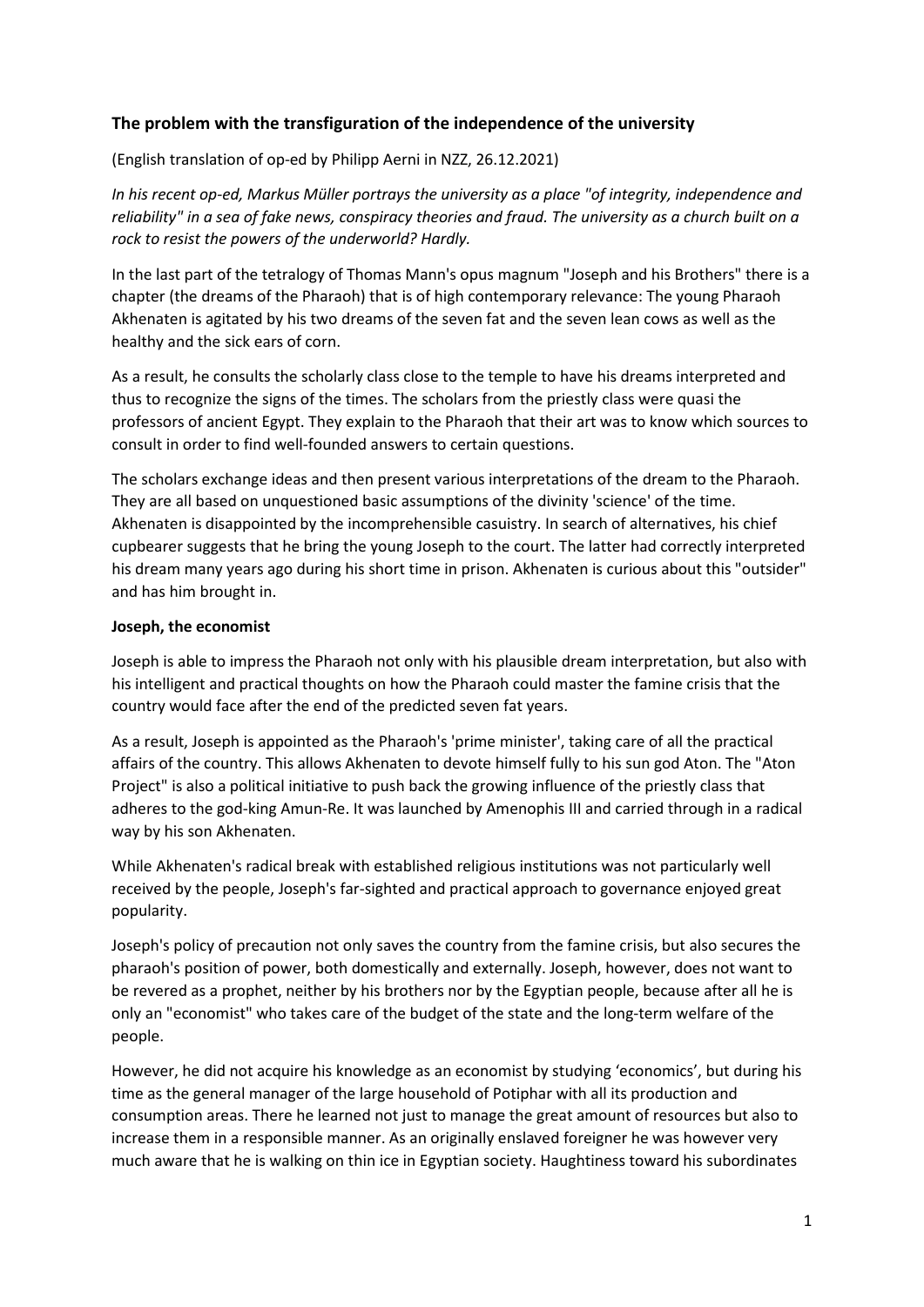and carelessness toward his superiors would have a fatal effect on his acceptance and thus on his long-term plans.

## **Implicit criticism of the academic system**

With his description of the priestly class of the time, which felt ethically superior, and Joseph's incredible rise in Egypt, Thomas Mann also implicitly criticizes conditions in Europe in the first half of the 20th century. The church may have lost its influence, but the search for meaning and orientation in society by no means diminished because of it.

The faculties of humanities and social sciences at universities filled this vacuum to a certain extent. In the process, science became strongly intermingled with religion and politics, for the secular narratives of scholars were by no means free of implicit promises of salvation, despite their claim to rationality and scientificity. As a result, they contributed not inconsiderably to the establishment of new authoritarian state ideologies. Already back then, these ideologies in academia saw the evil in economic globalization and considered war to be the only way to defend the sovereignty, social justice and interests of the respective country.

Markus Müller zeigt in seinem Gastkommentar, dass das Misstrauen gegenüber der Wirtschaft auch im 21. Jahrhundert immer noch allgegenwärtig ist. Für Müller ist klar, dass die Wissenschaft sich keinesfalls auf eine Zusammenarbeit mit der Wirtschaft einlassen darf, wenn sie ihre Glaubwürdigkeit im Volk bewahren will.

In his guest commentary, Markus Müller shows that distrust of business is still pervasive in the 21st century. For Müller, it is clear that science must under no circumstances engage in cooperation with business if it wants to retain its credibility among the people.

#### **The human factor**

According to Müller, the Covid 19 crisis showed how important it was to have an independent class of scientists who could "enlighten, advise and, at best, reassure" by means of relevant information, classifications and forecasts. However, the federally convened Covid-19 Science Task Force did not do much to reassure the nation at the outset of the crisis. Individual members of the task force were even able to create their own media platform with alarmist prophecies.

Müller disapproves of the criticism toward these exponents of science. He calls it disrespectful, because universities would be, after all, places of integrity, independence and reliability, as long as they are not corrupted by business.

This idealistic view of university culture may be due to the fact that Müller, as a full professor of constitutional and administrative law, is hardly familiar with Thomas Kuhn's theory of science. In his groundbreaking book "Structure of Scientific Revolutions", Kuhn showed as early as 1962 that there are indeed "human beings" in the routine processes of science (normal science). After, established scientists are not pillar saints, but strive for power and recognition. In this quest, aspiring scientists who question their theories are often a thorn in their side.

Instead, the uncritical reproducers of knowledge within the established epistemic paradigm tend to be promoted. This selection process may contribute to consensus within a discipline, but in the long run, it may widen the gap between theory and reality. As a consequence, the adherence to the "no longer tenable" becomes more and more an ethical problem, because it blocks advances in science, i.e. the very basis of the legitimacy of protected research institutes.